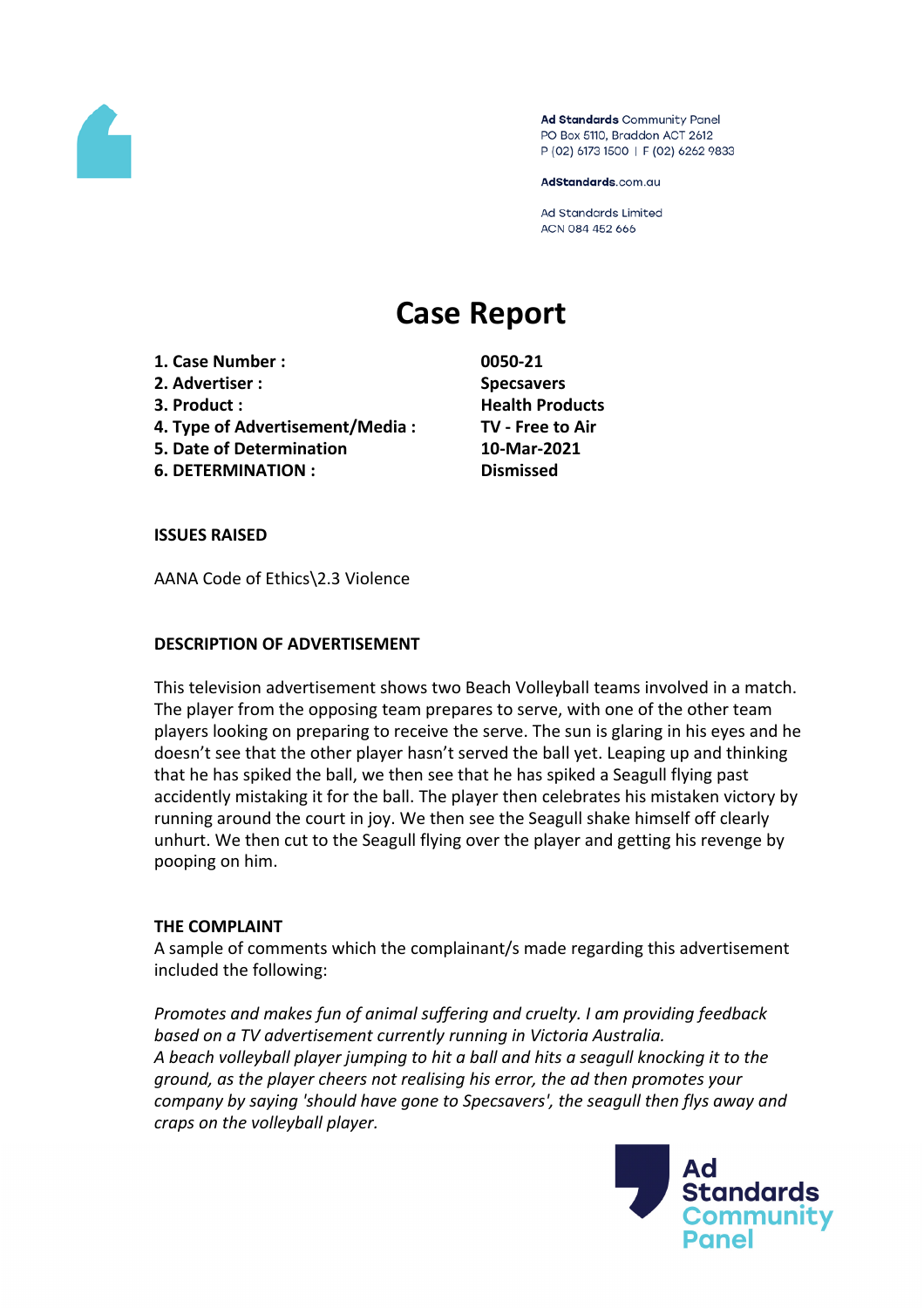

*I find it in very poor taste and put it to you that this is encouraging animal abuse possibly from a younger demographic or people who blatantly don't care for animals and see it as amusing, 'should have gone to Specsavers'.*

*I do go to Specsavers but this promotion is offensive and concerning and would deter me from returning as a customer.*

*All animals deserve respect and I would encourage the company to remove the ad employ a higher calibre of creative designers and marketing team so you could advertise humorously without showing 'animal abuse'.*

*Outright display of animal cruelty especially when he cheers & fist pumps the ground. This disgusting behaviour can be copied resulting in real seagulls being hurt. Why can't he just run into the volleyball post or net? Is it necessary he punches a defenceless bird to sell glasses?*

# **THE ADVERTISER'S RESPONSE**

Comments which the advertiser made in response to the complainant/s regarding this advertisement include the following:

*Further to your letter of 1 March 2021 addressed to Kimberley Cravo regarding the above complaint, please find below our response for due consideration by the Ad Standards Community Panel.*

*Response to all parts of Section 2 of the AANA Code of Ethics ("Code") in relation to complaint reference number 0180/19*

*The television advertisement in question is one in a series of the long running "Should Have Gone To Specsavers" television campaign. The campaign encourages people to have their eyes tested in a light hearted way and uses humour to point out the things that people may do when they can't see clearly. In this particular advertisement, our intention is to draw attention to the poor eyesight of the beach volleyball player in a playful way. It is definitely not our intention to promote violence and cruelty against animals. The volleyball player has not been portrayed as being violent against the seagull, but rather has mistaken it for the ball due to his vision impairment. The joke is very much on the volleyball player and the advertisement is designed for the audience to laugh along at his mistake. No real birds were used in the making of the advertisement, as CGI animation was utilised.*

## *2.1 - Discrimination or Vilification*

*As the Code does not define the terms 'discriminates' or 'vilifies' we have adopted the ordinary English meanings of these terms. We draw your attention to the following Macquarie Dictionary definitions in the context of this complaint:*

*'vilify': to speak evil of, defame, libel, malign, slander*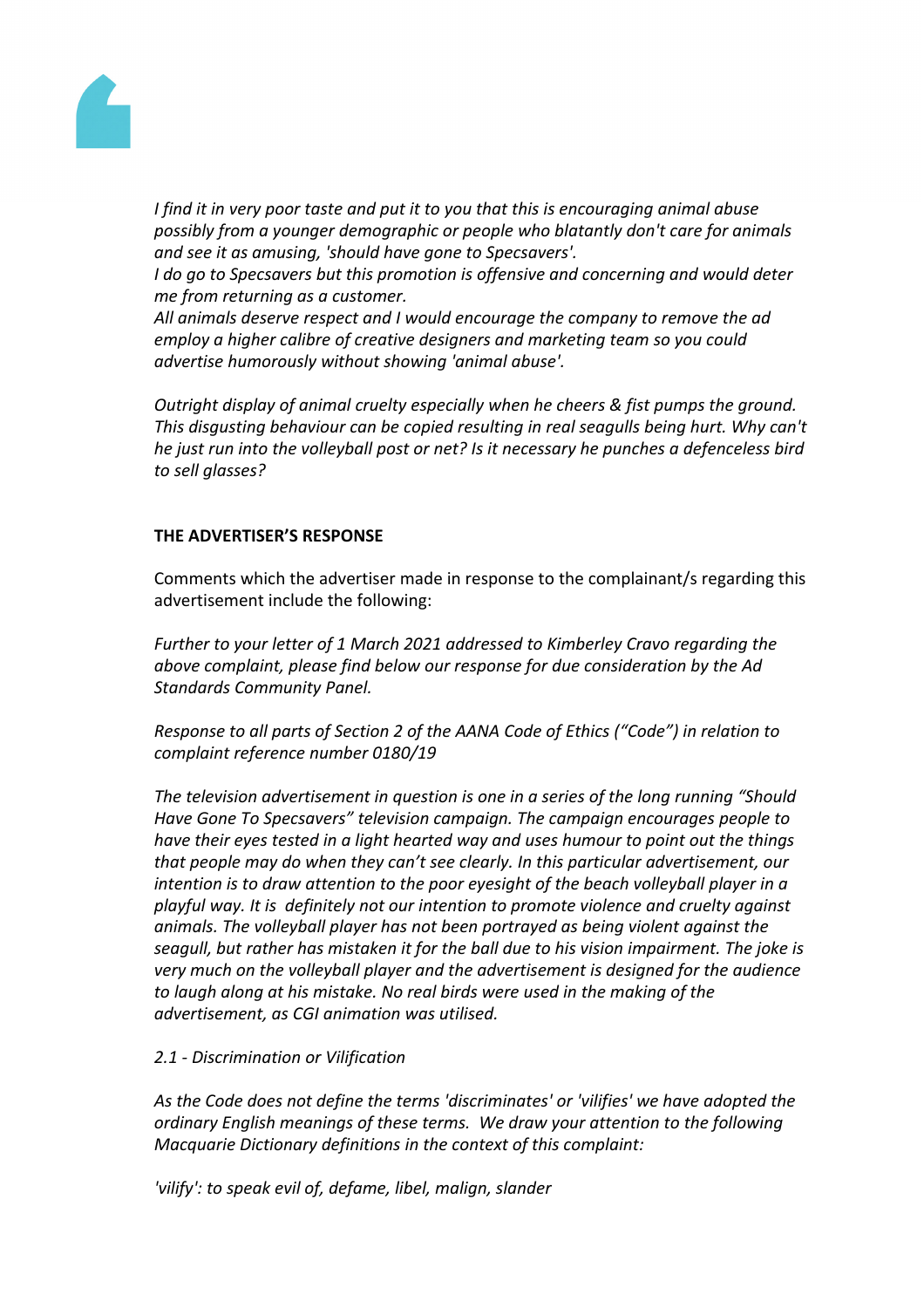

*'discriminate': to make a distinction, as in favour of or against a person or thing.*

*We do not believe it can reasonably be said that any aspect of the advertisement portrays people or depicts material in a way which, discriminates against or vilifies a person or section of, the community on account of race, ethnicity, nationality, gender, age, sexual preference, religion, disability, mental illness or political belief.* 

## *2.2 – Exploitative and degrading*

*Section 2.2 of the Code addresses the use of sexual appeal in a manner that is exploitative or degrading. There is no use of sexual appeal in the advertisement. We therefore believe that the advertisement complies with the Code in relation to Section 2.2.*

*2.3 – Violence*

*Section 2.3 of the Code states that "Advertising or Marketing Communications shall not*

*present or portray violence unless it is justifiable in the context of the product or service advertised".*

*We do not believe that the advertisement presents or portrays violence or cruelty towards animals. We are by no means advocating violence against animals in this advertisement. The clear intent of the commercial is to demonstrate in a light hearted and humorous manner the effects that vision impairment can have for an individual, in this case, the volleyball player. The volleyball player has not been portrayed as being intentionally violent against the seagull, but rather has mistaken it for the ball due to his vision impairment. The seagull is shown to be ok when we see it get back up and shake itself off on the sand. We deliberately included this into the advertisement to show that the seagull was unharmed with no impact to its wellbeing. In addition, at the end of the advertisement to show the seagull getting its 'revenge' on the volleyball player, we see it fly over and defecate on the player's shoulder demonstrating advocacy for the seagull and confirming it was unharmed. We also believe that due to the far-fetched nature of the scenario in the commercial, people, including those of a younger demographic, will not be influenced to mimic the volleyball player in such a way. We therefore believe that the advertisement does not breach Section 2.3 of the Code.*

*2.4 – Sex, sexuality and nudity*

*Section 2.4 of the Code states that "Advertising or Marketing Communications shall treat sex, sexuality and nudity with sensitivity to the relevant audience."*

*We do not believe there is any reference to sex, sexuality or nudity in the commercial. We therefore believe that the advertisement complies with the Code in relation to Section 2.4.*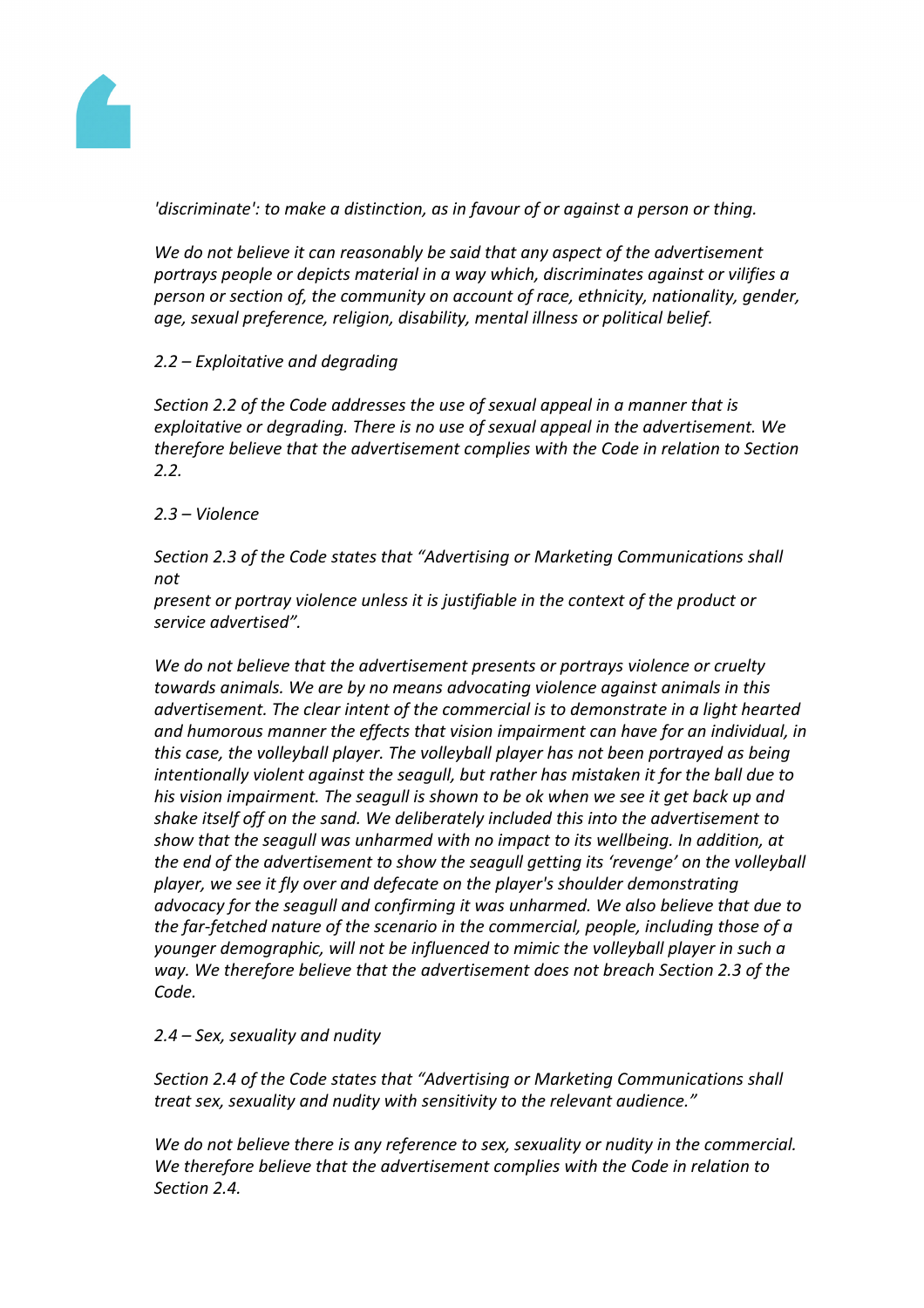

# *2.5 – Language*

*Section 2.5 of the Code states that "Advertising or Marketing Communications shall only use language which is appropriate in the circumstances (including appropriate for the relevant audience and medium). Strong or obscene language shall be avoided."*

*We do not believe there is inappropriate language in the commercial we therefore believe that the advertisement complies with the Code in relation to Section 2.5*

*2.6 – Health and Safety*

*Section 2.6 of the Code states that "Advertising or Marketing Communications shall not depict material contrary to Prevailing Community Standards on health and safety."*

*We do not believe the commercial depicts material contrary to prevailing health and safety standards. We therefore believe that the advertisement complies with the Code in relation to Section 2.6.*

*2.7 – Distinguishable as advertising*

*We believe the commercial is distinguishable as advertising and as a marketing communication. The advertisement clearly promotes the fact that Specsavers, for a limited time, is offering consumers free polarised lenses in their second pair when they purchase two pairs from the \$149 range or above.*

*The aim of the advertisement is to create urgency for consumers to visit a Specsavers store and make the most of a limited time offer.*

*We therefore believe that the advertisement complies with the Code in relation to Section 2.7.*

*Advertising & Marketing Communications to Children Code*

*We believe that the advertisement does not contravene the Advertising & Marketing Communications to Children Code as the advertisement is not directed primarily to children, having regard to the theme, visuals and language used. In particular:*

*this is an advertisement which is directed to adults; the offer promoted (and the associated call to action) relates to spectacle frames from the adult male and female ranges;*

*there is nothing in the theme of the advertisement which is directed towards children; and*

*the advertisement uses language intended to resonate with adults and is unlikely to capture a child's attention or engage a child.*

*Food & Beverages Advertising & Marketing Communications Code*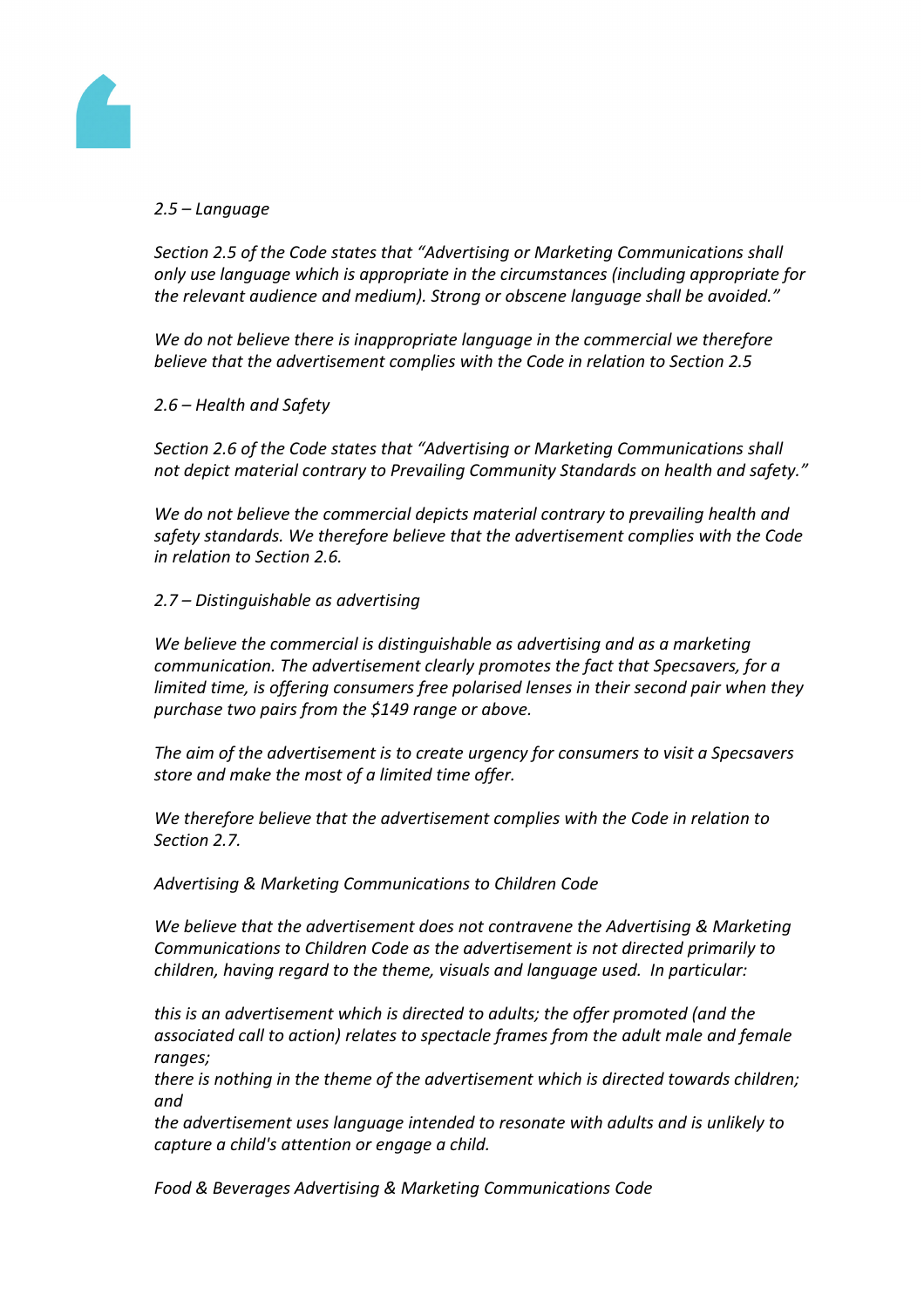

*The Food and Beverages Advertising and Marketing Communications Code does not apply to the advertisement. The advertisement is not advertising Food or Beverage Products.*

*We trust that we have been able to provide further clarity on this matter, but in the event you require any further information, please do not hesitate to let me know.*

## **THE DETERMINATION**

The Ad Standards Community Panel (Panel) considered whether the advertisement breaches Section 2 of the AANA Code of Ethics (the Code).

The Panel noted the complainants' concerns that the advertisement depicts and promotes animal cruelty.

The Panel viewed the advertisement and noted the advertiser's response.

**Section 2.3 Advertising or Marketing Communications shall not present or portray violence unless it is justifiable in the context of the product or service advertised.**

The Panel noted the Practice Note for this section of the Code which states "*Violence against animals is caught by this section"*.

## **Does the advertisement contain violence?**

The Panel noted that the man does appear to hit the seagull hard but considered that most members of the community would recognise that it was a CGI creation and not a real bird. The Panel noted that the advertisement does not actually show the man make contact with the bird.

The Panel considered that the bird does not appear to be harmed by the man's actions as it shakes itself off and then gets its revenge by pooping on his shoulder. The Panel noted that the theme of the advertisement is in keeping with this advertiser's previous advertisements which show people making errors because they are not wearing the appropriate visual aids.

The Panel considered that in this instance the focus on a man mistaking a bird for a ball is unlikely to be considered by most members of the community to be a depiction of violence against seagulls or any other animal and is a situation most likely to be considered unlikely and humorous.

## **Section 2.3 conclusion**

In the Panel's view the advertisement did not portray violence and did not breach Section 2.3 of the Code.